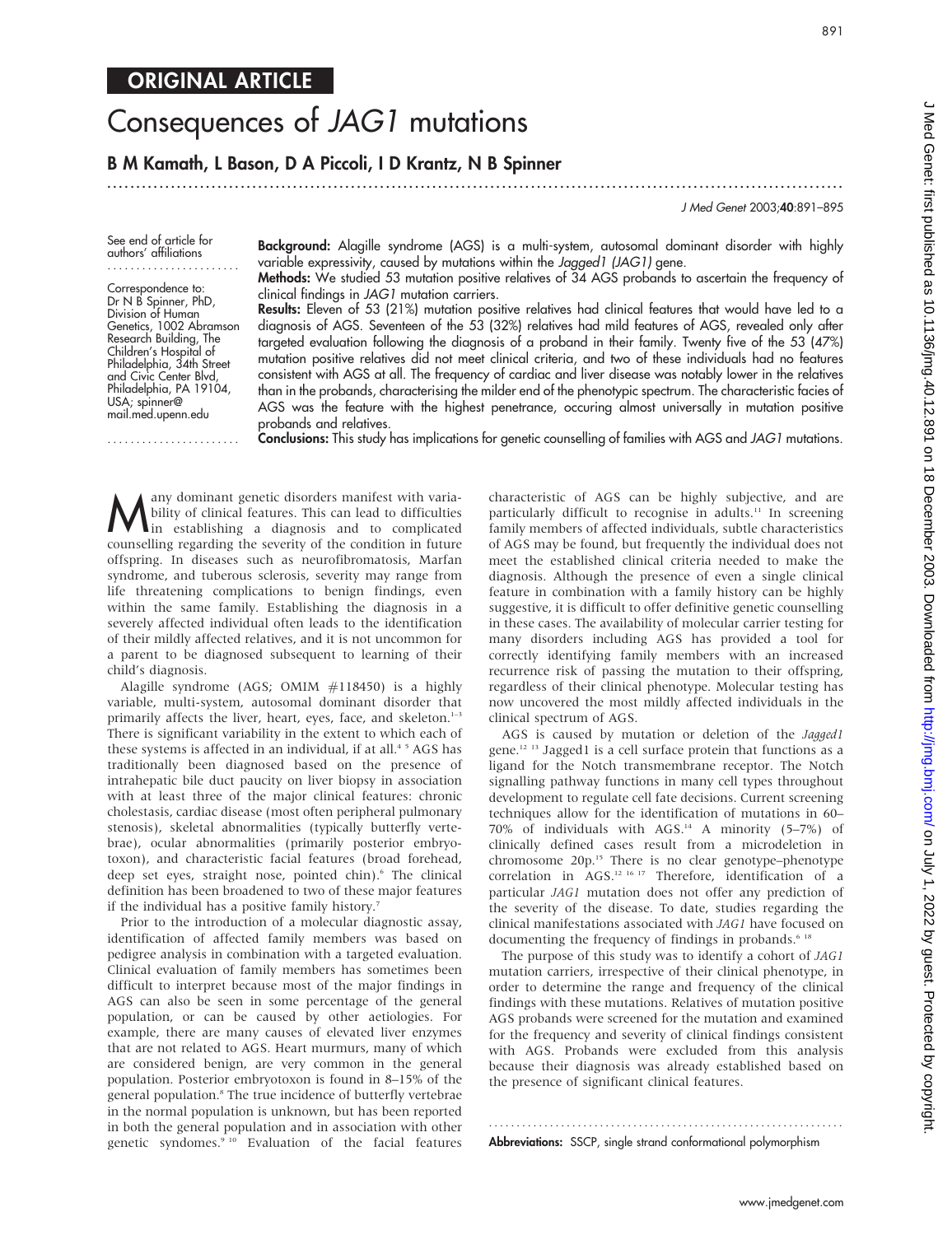### MATERIALS AND METHODS

Our laboratory at the Children's Hospital of Philadelphia had screened 212 patients suspected of having AGS based on clinical criteria, for mutations in JAG1. All screening followed a protocol approved by the institutional review board. These studies identified 129 (61%) JAG1 positive AGS probands.

To determine if the JAG1 mutations were familial, we screened parental DNA samples. In 66/129 (51%) cases, DNA from both parents was available, in 14 (11%) cases only one parent was screened, and in 4 (3%) cases parental samples were not available but DNA from a family member other than a parent was screened. One individual was adopted and no screening of relatives was possible. Siblings were also screened whenever possible and additional family members were screened based on family history information. In 44/129 (34%) cases no parental or family samples were available for screening. A total of 53 mutation positive relatives were identified from 34 families. The mutation positive proband in each included family met classic clinical criteria for AGS.

Clinical information was obtained by direct examination of medical records, physician questionnaire, and family interviews. Families and/or referring physicians were asked about any history of liver and cardiac problems and if liver and cardiac evaluations had been performed on each family member. They were also questioned about any prior examinations for sub-clinical findings of AGS (eye examinations and spine  $x$  rays) and the results of any studies performed. When available, the records of all evaluations were reviewed. Individuals ascertained at the Children's Hospital of Philadelphia were seen by a dysmorphologist for evaluation of facial features. Individuals not seen at the Children's Hospital of Philadelphia were asked to send photographs to be reviewed by the same dysmorphologist. In all cases the dysmorphologist reviewing the facial features was blinded to the results of JAG1 mutation testing.

DNA from all probands was screened for mutations in JAG1 by single strand conformational polymorphism (SSCP) analysis, as previously described.12 Primers for PCR analysis were designed to cover all exons as well as the intron–exon boundaries of JAG1. SSCP was performed and amplicons demonstrating band shifts were sequenced by the Nucleic Acid/Protein Core facility of the Children's Hospital of Philadelphia. Following identification of a mutation in the proband, family members were screened for the specific mutation by analysis of SSCP and/ or sequence analysis of the affected exon.

Chromosomes were studied by standard techniques, including G banding. In order to determine the presence of sub-microscopic deletions of chromosome 20p12, fluorescence in situ hybridisation was performed as previously described, using BAC probe 49D9, which contains the entire  $JAG1$  gene.<sup>12</sup>

## RESULTS

Clinical data were collected and reviewed on 53 mutation positive relatives from 34 families. The cohort consisted of 30 parents, 16 siblings, and 7 other relatives. There were 22 males and 31 females. The age range of the relatives was 5 to 66 years. The mean age of the parents was 40 years and the mean age of the siblings was 13 years. The mean age of the probands was 14 years.

All relatives were found to have the same JAG1 mutation or 20 p deletion as the one identified in the proband of that family. Three families had deletions and the remainder carried a mutation in JAG1. The deletions seen in the three patients were less than 3 Mb, and our data demonstrate that deletions of this size are not associated with clinical findings beyond those seen in AGS patients (Laufer-Cahana and

Spinner, unpublished data). Therefore, deletion and mutation carrying individuals cases were analysed in one cohort.

The majority (85%,  $n = 45$ ) of the family members underwent three or more evaluations for manifestations of AGS. Evaluating the cohort as a whole, only 11 (21%) of 53 relatives had clinical features that would have been likely to lead to a diagnosis of AGS. These individuals had significant liver disease in association with other features and thus meet classic clinical criteria. These mutation positive relatives may have been diagnosed as probands on their own. In addition, another 17 (32%) relatives were also positive for at least three clinical features; however, it is unlikely that a diagnosis of AGS would have been reached in these individuals in the absence of a family history. Eight of these had asymptomatic or sub-clinical findings only (biochemical liver abnormalities, a heart murmur, eye findings, butterfly vertebrae, or characteristic facies). The presence of such features would not have caused an individual to present to a physician, and it is unlikely that a diagnosis of AGS would have been reached in the absence of their positive family history and a targeted clinical evaluation. The remaining 9 of the 16 had cardiac involvement but no overt liver disease and so would probably have not been evaluated for AGS in the absence of a positive family history. Therefore, although a total of 28 (53%) mutation positive relatives actually met criteria for AGS, only 11 would probably been diagnosed with AGS in the absence of their positive family history. Finally, there were two family members, who were evaluated for all major features of AGS and were found to have none of the five major clinical findings; one of these is a known mosaic. These individuals would never have been diagnosed with AGS in the absence of molecular testing. These results are summarised in table 1.

The frequency of clinical manifestations in this cohort of JAG1 carriers is presented in table 2. The frequencies are compared with two other studies of clinical findings in AGS probands.5 6 19 The probands in the current study were similar in clinical manifestations to others previously described, other than they appeared to have an increased frequency of intracardiac structural defects compared with other groups. Comparing probands with relatives, significant liver disease requiring treatment was present in only 31% of mutation positive relatives compared with 96 and 100% of probands. In addition, 25% of mutation carrying relatives had no evidence of cardiac disease at all compared with 2% of individuals in the proband studies.

The data were further evaluated in terms of age of the relatives (table 3). The frequency of clinical findings was determined separately for parents (mean age 40 years) and siblings (mean age 13 years). In comparison with the probands (mean age 14 years), the parents had a much lower frequency of significant liver disease (21% versus 97%). The siblings' frequency of liver disease was also lower (43%)

| mutation-positive relatives of AGS probands                                         |                            |  |  |  |
|-------------------------------------------------------------------------------------|----------------------------|--|--|--|
| JAG1 mutation positive individuals<br>$( problems)$ (probands = 34, relatives = 53) | Number                     |  |  |  |
| Relatives with clear clinical diagnosis<br>of AGS*                                  | 11/53 (21%)                |  |  |  |
| Relatives who met criteria on targeted<br>evaluation                                | 17/53 (32%)                |  |  |  |
| Total relatives who met clinical criteria                                           | 28/53 (53%)                |  |  |  |
| Relatives with 1 or 2 features of AGS                                               | 23/53 (43%)                |  |  |  |
| Relatives with no features of AGS<br>Total relatives who did not meet criteria      | $2/53$ (4%)<br>25/53 (47%) |  |  |  |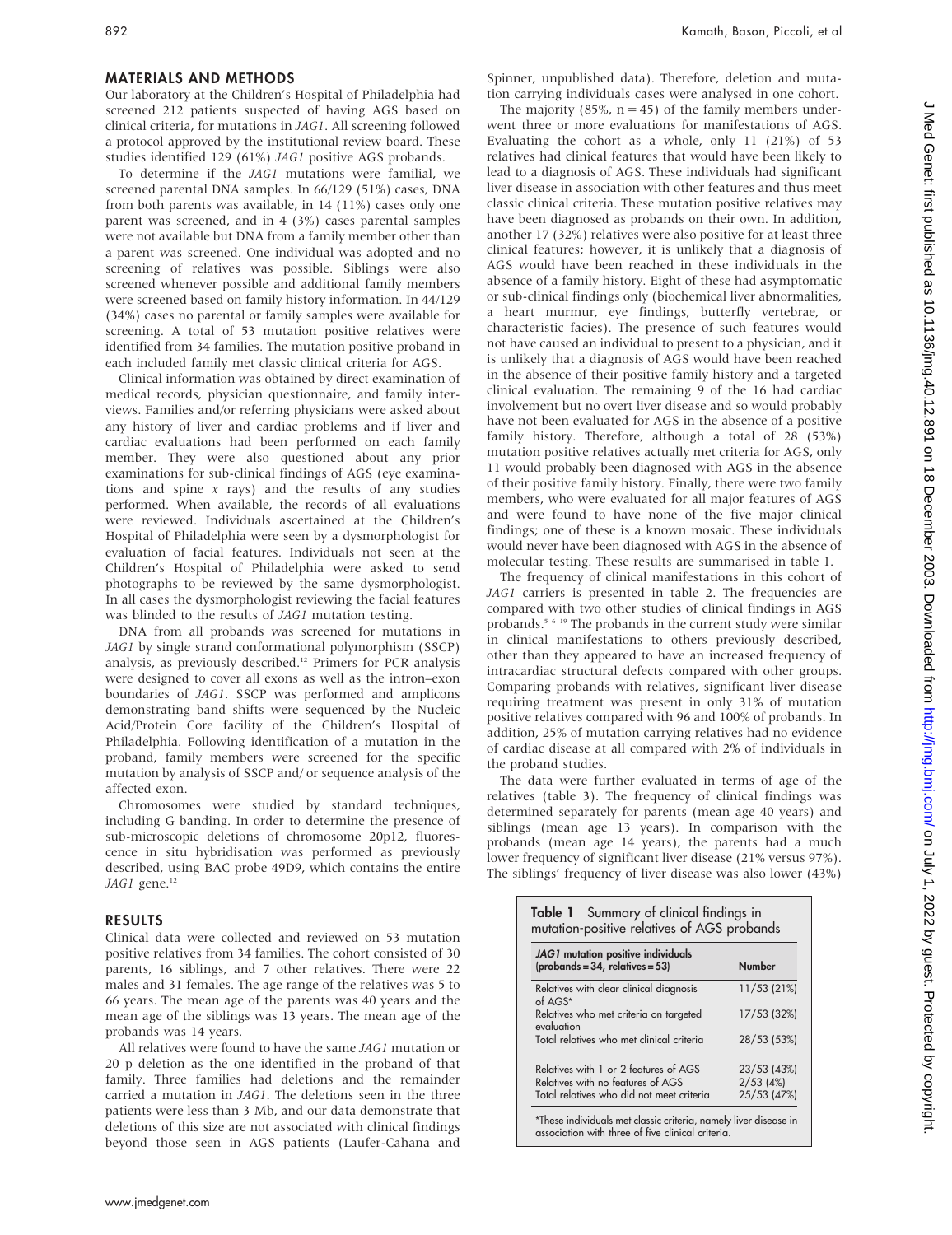| <b>Clinical findings</b>                       | Current study:<br>relatives (53) | Current study:<br>probands (34) | Current study:<br>relatives and<br>probands (87) | Emerick <i>et al.</i><br>1999 (92) | Lykavieris et al,<br>2001 (163) |
|------------------------------------------------|----------------------------------|---------------------------------|--------------------------------------------------|------------------------------------|---------------------------------|
| Liver disease, 42 relatives evaluated          |                                  |                                 |                                                  |                                    |                                 |
| Cholestatic liver<br>disease                   | $31\%$ (13/42)                   | 97% (33/34)                     | 61% (46/76)                                      | 96%                                | 100%                            |
| <b>Biochemical liver</b><br>abnormalities only | 24%(10/42)                       | $3\%$ (1/34)                    | $14\%$ (11/76)                                   | 4%                                 |                                 |
| No liver<br>abnormalities                      | 45% (19/42)                      | $0\%$ (0/34)                    | 25% (19/76)                                      |                                    |                                 |
| Cardiac disease, 51 relatives evaluated        |                                  |                                 |                                                  |                                    |                                 |
| PS/PPS                                         | $41\frac{8}{21/51}$              | 82% (28/34)                     | 58% (49/85)                                      | 67%                                |                                 |
| Structural defect                              | $31\%$ (16/51)                   | 47% (16/34)                     | 38% (32/85)                                      | 24%                                | $18%$ *                         |
| Murmur only                                    | 29% (15/51)                      | $9\%$ (3/34)                    | 21% (18/85)                                      | 21%                                |                                 |
| No cardiac<br>anomalies                        | 25% (13/51)                      | $0\%$ (0/34)                    | 15% (13/85)                                      | 2%                                 | $6%^*$                          |
| Eye findings, 31 relatives evaluated           |                                  |                                 |                                                  |                                    |                                 |
| Eye findings                                   | 71% (22/31)                      | 75% (21/28)                     | 73% (43/59)                                      | 78%                                | $84%$ *                         |
| Vertebral anomalies, 19 relatives evaluated    |                                  |                                 |                                                  |                                    |                                 |
| Butterfly vertebrae                            | 26% (5/19)                       | 64% (18/28)                     | 49% (23/47)                                      | 51%                                | 79%*                            |
| Facial features, 46 relatives evaluated        |                                  |                                 |                                                  |                                    |                                 |
| Facies                                         | 91% (42/46)                      | 97% (31/32)                     | 94% (73/78)                                      | 96%                                | $97\%$ *                        |
|                                                |                                  |                                 |                                                  |                                    |                                 |

PS (pulmonary stenosis)/PPS (peripheral pulmonary stenosis–stenosis at any level in the pulmonary tree Structural defect: intracardiac structural defects, such as tetralogy of Fallot and valvar pulmonary stenosis, excludes lone peripheral pulmonary stenosis

Eye findings: typically posterior embryotoxon

\*Unpublished data from Lykavieris, taken from Crosnier et al (2000).

than the probands, but double that of the parents. Both siblings and parents had similar frequencies of structural cardiac disease.

## **DISCUSSION**

The availability of genetic testing for AGS provides a tool for identifying individuals with JAG1 mutations within a family in the absence of any overt or asymptomatic findings. This study highlights the enormous variability in clinical findings associated with JAG1 mutations. Mutation positive relatives in this study varied from having fully expressed AGS to no detectable findings at all. To date, most studies have described the frequency of findings in probands who meet

Table 3 Frequency of clinical findings in mutationpositive relatives divided into parents and siblings, compared with proband data

| <b>Clinical findings</b>                      | <b>Relatives:</b><br>parents (30) | <b>Relatives:</b><br>siblings (16) | Probands (34) |
|-----------------------------------------------|-----------------------------------|------------------------------------|---------------|
| Liver disease                                 |                                   |                                    |               |
| Cholestatic liver                             | $21\%$ (5/24)                     | $43\%$ (6/14)                      | 97% (33/34)   |
| disease                                       |                                   |                                    |               |
| <b>Biochemical liver</b>                      | $21\%$ (5/24)                     | $36\%$ (5/14)                      | $3\%$ (1/34)  |
| abnormalities only                            |                                   |                                    |               |
| No liver abnormalities 58% (14/24) 21% (3/14) |                                   |                                    | $0\%$ (0/34)  |
| Cardiac disease                               |                                   |                                    |               |
| PS/PPS                                        | 31% (9/29) 53% (8/15)             |                                    | 82% (28/34)   |
| Structural defect                             | 34% (10/29) 33% (5/15)            |                                    | 47% (16/34)   |
| Murmur only                                   | 34% (10/29) 20% (3/15)            |                                    | $9\%$ (3/34)  |
| No cardiac anomalies 28% (8/29) 27% (4/15)    |                                   |                                    | 0% (0/34)     |

PS (pulmonary stenosis)/PPS (peripheral pulmonary stenosis): stenosis at any level in the pulmonary tree.

Structural defect: intracardiac structural defect, such as tetralogy of Fallot, excludes peripheral pulmonary stenosis alone.

Eye findings: typically posterior embryotoxon.

the full clinical criteria<sup>6</sup> <sup>18</sup> <sup>19</sup> and therefore represent the more severe end of the JAG1 mutation phenotype. Previous data based on probands alone suggested that the frequency of clinically important liver disease was  $>96\%$  and the frequency of pulmonary tree stenosis was 67%. This study reveals that the frequencies of serious disease in a more unselected population are much lower. If the relatives' data are considered alone, the frequency of liver disease is only 31% and pulmonary tree stenosis occurs in only 41%. Even if the probands and relatives are analysed as a group, thus including the more severe end of the spectrum, these frequencies are still lower compared with previous proband data, at 61% and 58% respectively (table 2).

Comparing the relatives with the probands in our cohort reveals that the frequency of serious clinical findings in relatives is strikingly lower for significant liver disease (31% v 97%) and pulmonary tree stenosis  $(41\% v 82\%)$ . In addition, far more patients in the relatives cohort had a cardiac murmur only  $(29\% \nu 9\%)$  or no cardiac abnormality at all (25%  $\nu$  0%). Cardiac and hepatic manifestations are the two features of AGS with most impact on mortality and morbidity,<sup>6 19</sup> and the penetrance of these manifestations is less severe in the unselected mutation carrier cohort. However, it is noteworthy that the relatives and probands in the current study as a whole appear to have an increased frequency of intracardiac structural disease compared with previous studies. This may reflect a difference in categorising structural heart disease or may, in fact, indicate a modifier effect in our population.

In further delineating the full spectrum of clinical manifestations associated with JAG1 mutations, two important objectives are achieved. Firstly, a milder end of the spectrum is identified and although these individuals may not have previously come to attention on clinical grounds, they do require appropriate genetic counselling. Furthermore,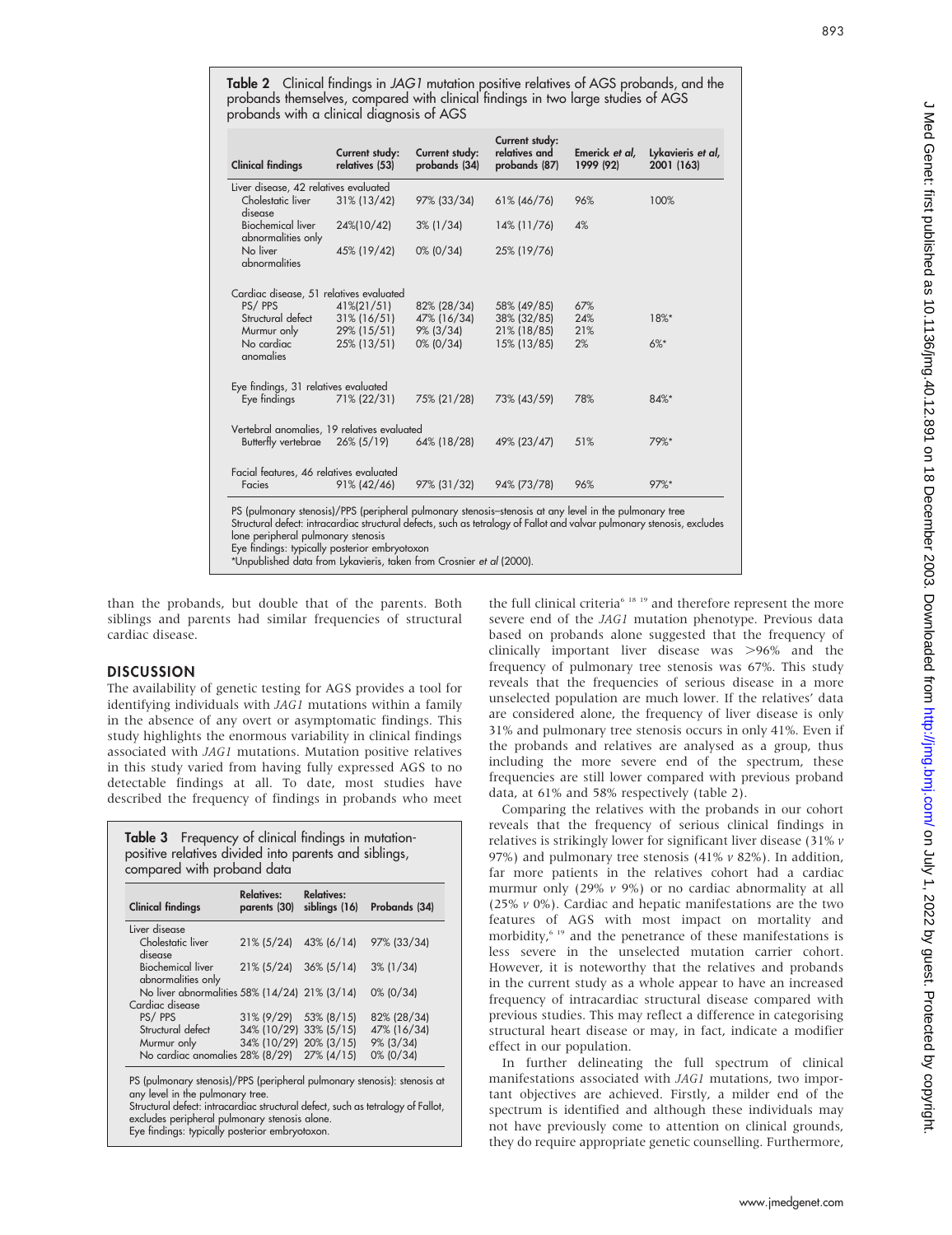the genetic counselling offered to all JAG1 carriers can now be modified based on the results of this study. The risk of cardiac or hepatic disease in a JAG1 mutation carrier is not as high as was previously determined based on proband data alone. The true risk of clinically significant disease associated with a JAG1 mutation is much lower and likely to be intermediate between the frequencies seen for probands and relatives alone. The true frequency in an unselected population of JAG1 mutation carriers may well be closer to the data shown here for proband and relative groups combined (table 2).

This study includes two individuals with no detectable features of AGS and a third case with only facial features (all three had complete evaluations for AGS). These three cases were parents of probands. One of these cases is mosaic for a deletion in chromosome 20, and has been previously reported.20 The other individual with no features also had normal clinical evaluations for the major features of AGS, but carried the identical mutation in JAG1 as their affected child. Studies are underway to determine if he might also be mosaic. These individuals might manifest additional features of AGS on more detailed investigation, such as renal anomalies or vascular abnormalities and therefore it is not yet clear whether possession of a JAG1 mutation can be truly silent.

This study is limited by incomplete evaluations in all the mutation positive relatives. Only 85% underwent three or more evaluations, and therefore the frequency of manifestations may be underestimated (table 4). However, it is expected that serious manifestations would be unlikely to be under-reported. Another limitation is that this cohort is not truly unselected. It is possible that mutation positive relatives may also carry or be exposed to modifiers that lead to expression of phenotypic features. In a truly unselected population there may be more clinically unaffected individuals. In ideal circumstances, individuals would be drawn from the general population, screened for mutations in JAG1, and then the frequency of manifestations determined from this totally unselected population. However, this would be impractical in view of the relatively low carrier rate. The existence of individuals with isolated heart disease and JAG1 mutations<sup>21 22</sup> does suggest a need for wider screening.

The cohort of relatives is also inherently biased in that it predominately consists of parents, who have reached reproductive age and therefore represent the mildest end of the spectrum. Table 3 demonstrates that the older parental cohort does have milder liver involvement. However, both the parents (mean age 40 years) and siblings (mean age 13 years) have similar frequencies of structural cardiac disease, which is surprising considering the impact of cardiac disease on survival. In an effort to reduce the age bias in the relatives cohort, deceased siblings and other deceased relatives were included wherever possible, to include the younger, more severely affected individuals.

| Table 4 Percentage of mutation positive<br>relatives evaluated for each major clinical<br>feature of AGS |                                      |  |  |
|----------------------------------------------------------------------------------------------------------|--------------------------------------|--|--|
| Diagnostic test                                                                                          | Relatives who had<br>diagnostic test |  |  |
| Liver function tests                                                                                     | 77% (41/53)                          |  |  |
| Echocardiogram                                                                                           | 94% (50/53)                          |  |  |
| Opthalmological assessment                                                                               | 58% (31/53)                          |  |  |
| Spinal x rays                                                                                            | 36% (19/53)                          |  |  |
| Dysmorphology assessment                                                                                 | 83% (44/53)                          |  |  |

Current screening techniques allow for the identification of mutations in 60–70% individuals with AGS.<sup>14</sup> In cases in which a molecular diagnosis cannot be established, it is recommended that the parents of the proband undergo a complete clinical evaluation including liver enzyme studies, cardiac evaluation, ophthalmology evaluation, spine  $x$  rays, and evaluation of facial features. In the context of a positive family history, the identification of any finding is highly suggestive that the person could be a mutation carrier. It was interesting to find that the most frequent sub-clinical feature seen in our cohort was the facial features. It has recently been demonstrated that the facies in AGS are specific for the condition and not related to cholestasis, as had previously been suggested.<sup>11</sup> However, these facial features can be subtle and often difficult to evaluate, particularly in adults. Therefore it is essential that the evaluation of facies is performed by a practitioner familiar with the evolving facial phenotype.

This study broadens the spectrum of clinical manifestations associated with JAG1 mutations by identifying mutation carriers with mild or undetectable clinical features. Within our cohort of relatives, the majority of mutation carriers did not have clinically significant liver disease, clearly showing that a JAG1 mutation does not always lead to the classical clinical presentation of AGS. This suggests a need to re-define the syndrome based on molecular findings as well as in clinical terms. The frequency of serious liver and cardiac disease associated with a JAG1 mutation is lower than previously thought and genetic counselling can now be offered to families with a more realistic and optimistic picture. Finally, the identification of mild and severely affected mutation positive individuals within a family sharing the same mutation in JAG1 forms the basis for future studies exploring the role of modifiers on the AGS phenotype.

## ACKNOWLEDGEMENTS

We would like to thank our colleague Dr J Morrissette for helpful discussion during all aspects of this work. We thank R Colliton, J Abed and C Moore for mutation screening and Dr B Goldmuntz for help in analysis of the cardiology phenotypes of the patients. As always, we are very grateful to the physicians who have referred patients and to the many families we are fortunate to work with.

#### Authors' affiliations .....................

B M Kamath, D A Piccoli, Divisions of Gastroenterology and Nutrition, The Children's Hospital of Philadelphia, The University of Pennsylvania School of Medicine, Philadelphia, PA, USA

I D Krantz, N B Spinner, Division of Human Genetics, The Children's Hospital of Philadelphia, University of Pennsylvania School of Medicine, Philadelphia, PA, USA

L Bason, Division of Genetics, DuPont Hospital, Delaware, DE, USA

This study was supported by NIDDK (grant numbers 1 K0B DR02641-01 and 1 RO1 DK53104), NCRR (grant no. M01 RR08084), and the Fred and Suzanne Biesecker Center for Pediatric Liver Disease at the Children's Hospital of Philadelphia.

## **REFERENCES**

- 1 Watson GH, Miller V. Arteriohepatic dysplasia: familial pulmonary arterial
- stenosis with neonatal liver disease. Arch Dis Child 1973;48:459–66. 2 Krantz ID, Piccoli DA, Spinner NB. Alagille syndrome. J Med Genet 1997;34:152-7.
- 3 Alagille D, Estrada A, Hadchouel M, Gautier M, Odievre M, Dommergues JP. Syndromic paucity of interlobular bile ducts (Alagille syndrome or arteriohepatic dysplasia): review of 80 cases. J Pediatr 1987;110:195–200.
- 4 Crosnier C, Driancourt C, Raynaud N, Dhorne-Pollet S, Pollet N, Bernard O, Hadchouel M, Meunier-Rotival M. Mutations in JAGGED1 gene are predominantly sporadic in Alagille syndrome. Gastroenterology 1999;116:1141–8.
- 5 Crosnier C, Lykavieris P, Meunier-Rotival M, Hadchouel M. Alagille syndrome. The widening spectrum of arteriohepatic dysplasia. Clin Liver Dis 2000;4:765–78.